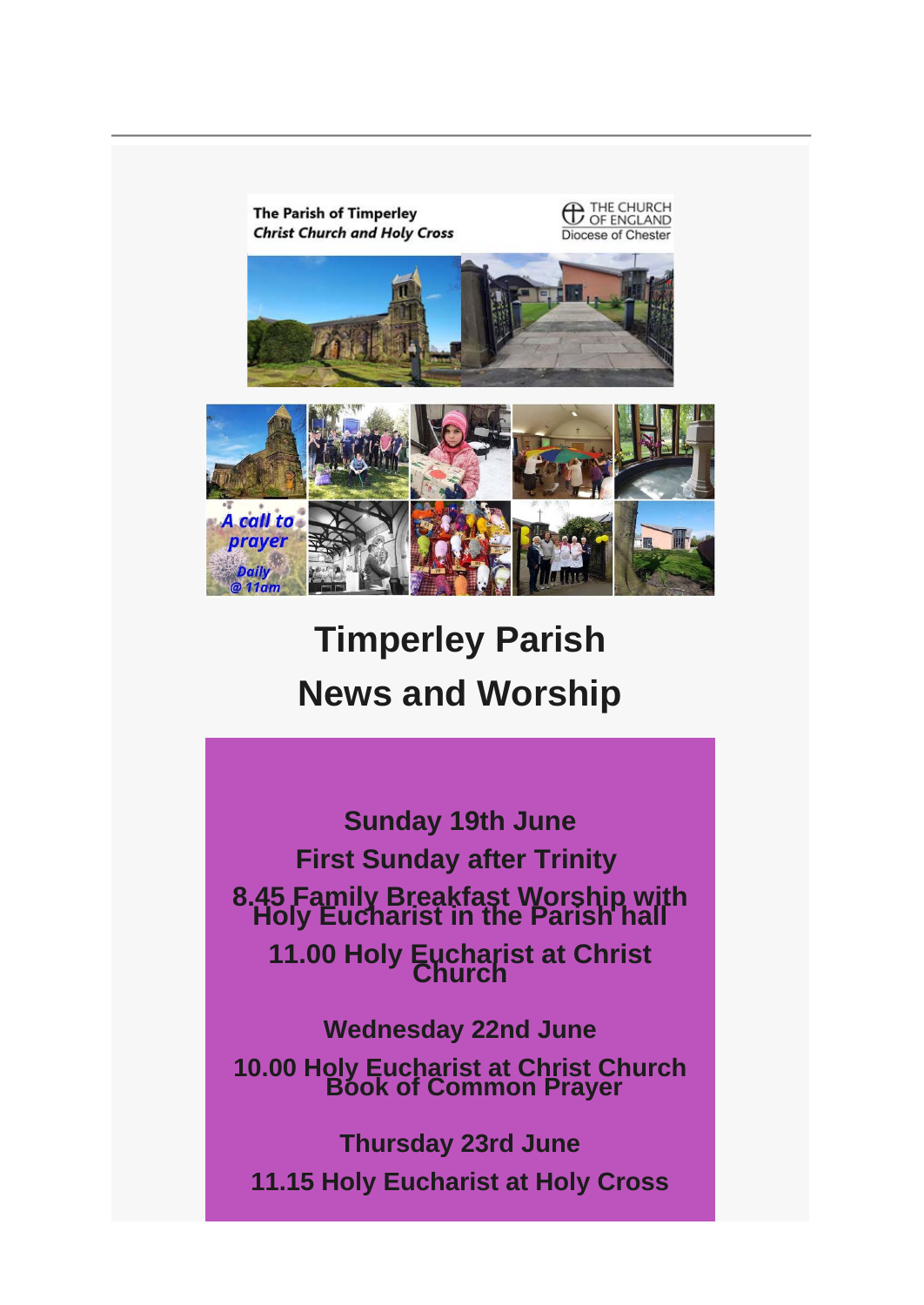## **You are encouraged still to sanitise and wear a face covering in church**

Welcome to the weekly email from the Parish of Timperley!

Find weekly notices from the parish and readings, reflections and prayers for this weekend

# **Family Breakfast Worship**

Sunday  $19^{th}$  June – 8.45am – 10.15 at Holy<br>Cross Church.

This is an intergenerational time of worship for all. Breakfast will be served, followed by craft activities for the young and not so young. This will be followed by a short service with songs and<br>a Bible story with Fr. Steve and his new pet<br>called George. The service will conclude with an<br>informal eucharist at around 9.45am.

Please do spread the word amongst those who might be interested.

# **WEEKLY WORSHIP**

# **1 Kings 19.1-4,8-15a**

Ahab told Jezebel all that Elijah had done, and how he had killed all the prophets with the sword. Then Jezebel sent a messenger to Elijah, saying, 'So may the gods do to me, and more also, if I do not make your life like the life of one of them by this time tomorrow.' Then he was afraid; he got up and fled for his life, and came to Beer-sheba, which belongs to Judah; he left his servant there.

But he himself went a day's journey into the wilderness, and came and sat down under a solitary broom tree. He asked that he might die: 'It is enough; now, O Lord, take away my life, for I am no better than my ancestors.' He got up, and ate and drank; then he went in the strength of that food for forty days and forty nights to Horeb the mount of God. At that place he came to a cave, and spent the night there.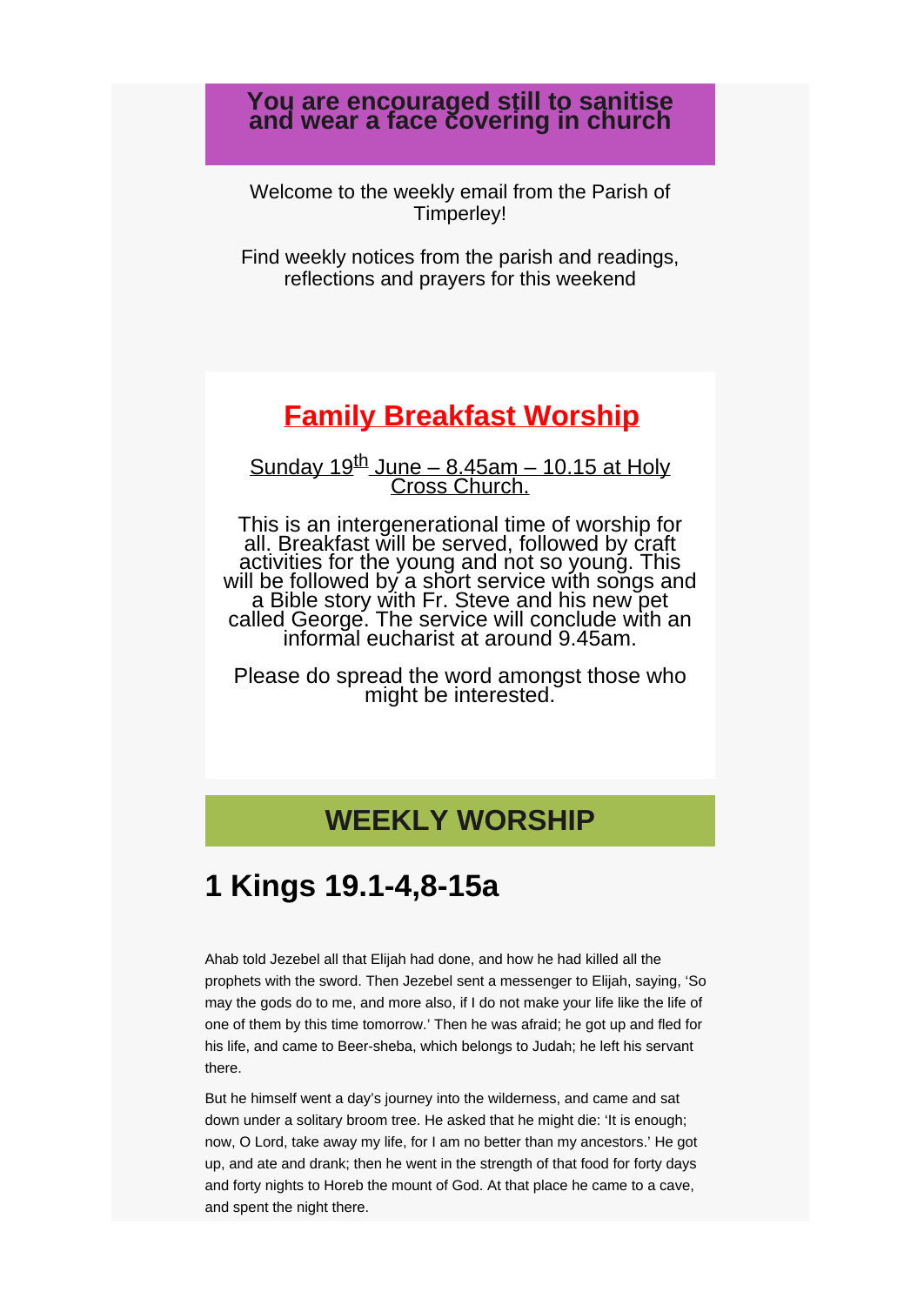Then the word of the Lord came to him, saying, 'What are you doing here, Elijah?' He answered, 'I have been very zealous for the Lord, the God of hosts; for the Israelites have forsaken your covenant, thrown down your altars, and killed your prophets with the sword. I alone am left, and they are seeking my life, to take it away.'

He said, 'Go out and stand on the mountain before the Lord, for the Lord is about to pass by.' Now there was a great wind, so strong that it was splitting mountains and breaking rocks in pieces before the Lord, but the Lord was not in the wind; and after the wind an earthquake, but the Lord was not in the earthquake; and after the earthquake a fire, but the Lord was not in the fire; and after the fire a sound of sheer silence. When Elijah heard it, he wrapped his face in his mantle and went out and stood at the entrance of the cave. Then there came a voice to him that said, 'What are you doing here, Elijah?' He answered, 'I have been very zealous for the Lord, the God of hosts; for the Israelites have forsaken your covenant, thrown down your altars, and killed your prophets with the sword. I alone am left, and they are seeking my life, to take it away.' Then the Lord said to him, 'Go, return on your way to the wilderness of Damascus; when you arrive, you shall anoint Hazael as king over Aram.

# **Galatians 3: 23-end**

Now before faith came, we were imprisoned and guarded under the law until faith would be revealed. Therefore the law was our disciplinarian until Christ came, so that we might be justified by faith. But now that faith has come, we are no longer subject to a disciplinarian, for in Christ Jesus you are all children of God through faith. As many of you as were baptized into Christ have clothed yourselves with Christ. There is no longer Jew or Greek, there is no longer slave or free, there is no longer male and female; for all of you are one in Christ Jesus. And if you belong to Christ, then you are Abraham's offspring, heirs according to the promise.

# **Luke 8.26-39**

Then they arrived at the country of the Gerasenes, which is opposite Galilee. As he stepped out on land, a man of the city who had demons met him. For a long time he had worn no clothes, and he did not live in a house but in the tombs. When he saw Jesus, he fell down before him and shouted at the top of his voice, 'What have you to do with me, Jesus, Son of the Most High God? I beg you, do not torment me'— for Jesus had commanded the unclean spirit to come out of the man. (For many times it had seized him; he was kept under guard and bound with chains and shackles, but he would break the bonds and be driven by the demon into the wilds.) Jesus then asked him, 'What is your name?' He said, 'Legion'; for many demons had entered him. They begged him not to order them to go back into the abyss.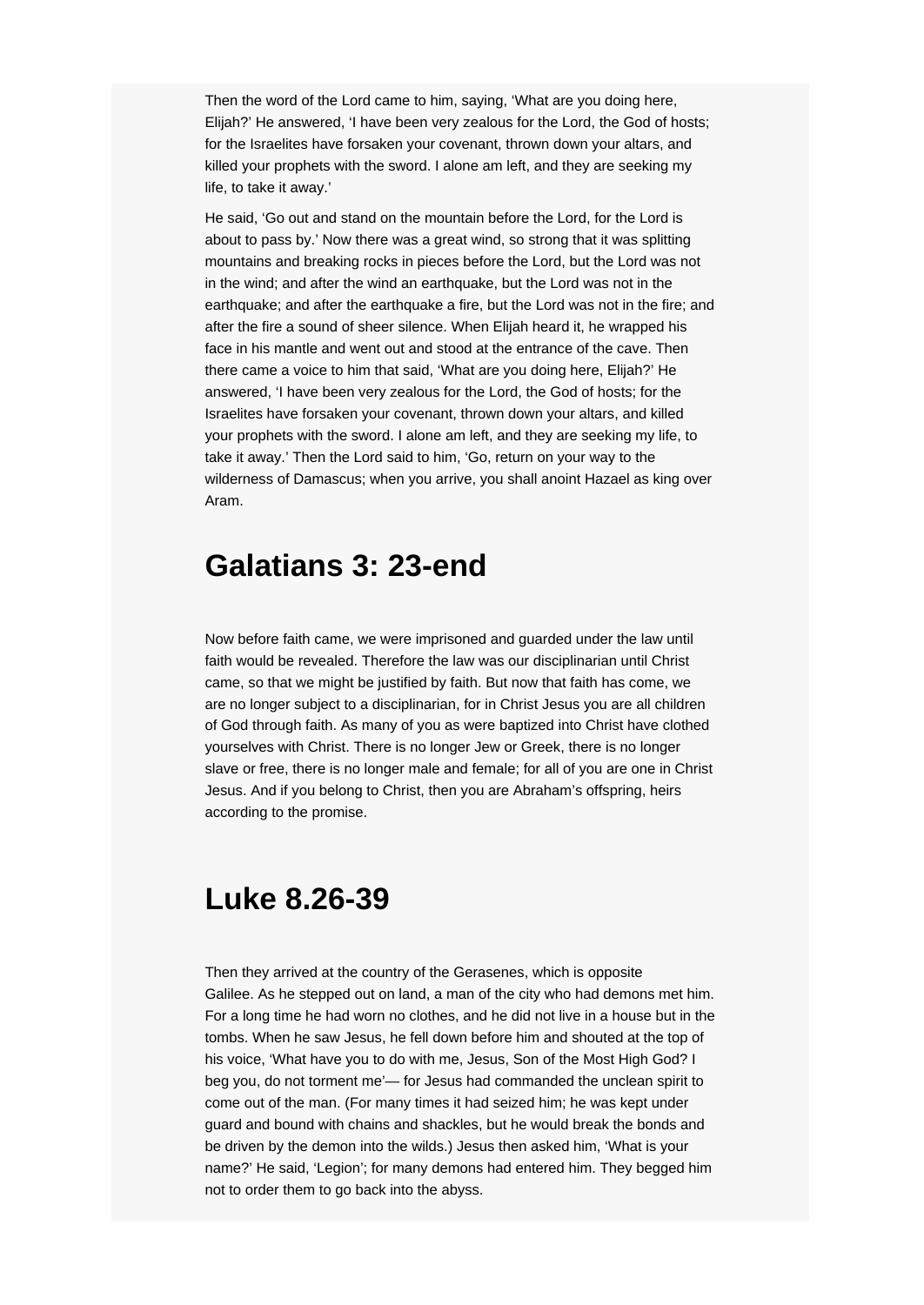Now there on the hillside a large herd of swine was feeding; and the demons begged Jesus to let them enter these. So he gave them permission. Then the demons came out of the man and entered the swine, and the herd rushed down the steep bank into the lake and was drowned.

When the swineherds saw what had happened, they ran off and told it in the city and in the country. Then people came out to see what had happened, and when they came to Jesus, they found the man from whom the demons had gone sitting at the feet of Jesus, clothed and in his right mind. And they were afraid. Those who had seen it told them how the one who had been possessed by demons had been healed. Then all the people of the surrounding country of the Gerasenes asked Jesus to leave them; for they were seized with great fear. So he got into the boat and returned. The man from whom the demons had gone begged that he might be with him; but Jesus sent him away, saying, 'Return to your home, and declare how much God has done for you.' So he went away, proclaiming throughout the city how much Jesus had done for him.

## **INTERCESSIONS**

#### Written by Sandra Taylor

Dear Lord, when Elijah turned to God in his darkest hour, God answered and gave Elijah the strength to continue with his mission. His faith was strong, but it was God who sustained him in that hour of need. May we reach out to God during our times of need and be open to receive God's word and to receive his spiritual strength to help us carry on.

#### Lord in your Mercy: **Hear our prayer**

Lord we are very blessed to have Father Stephen and his family here with us in Timperley Parish. We pray that you will guide us to be good parishioners and support Father Stephen during his ministry with us. And we pray for both our Church community and also the wider Parish. May we get to know them better and they get to know us better with God's grace. Lord in your Mercy: **Hear our prayer**

Just as Paul explained to the Galatians that the coming of Christ means that all of us who believe will be descendants of Abraham, and not only the Jewish, may we truly understand that God welcomes everyone of faith to be part of his Church of people, wherever we live. We are all spiritual descendants of Abraham through Jesus. So, we pray for all those whose lives we have touched this week, especially the bereaved, the sick, the lonely and the destitute, or anyone suffering adversity. May we support each as living conditions get increasingly tough for so many. Lord in your Mercy: **Hear our prayer**

When Jesus healed the man possessed by many demons, the man was scared because he had lived with his demons for so long. Our demons can take many forms. We pray that God may free us from any past demons, and that we can again find joy in life as God intended. Just as this man found God's peace once his demons had departed, with God's blessing may we support those around us who may be looking to cast out their demons and make a fresh start. Lord in your Mercy: **Hear our prayer**

We pray for all those who minister, paid and unpaid and who give up their time to grow the Church, especially those taking part in the Lambeth Conference – our own Bishops Mark, Sam and Julie of Chester Diocese, and all Bishops with Archbishop Justin Welby. May they lead us well as we face truly challenging times ahead with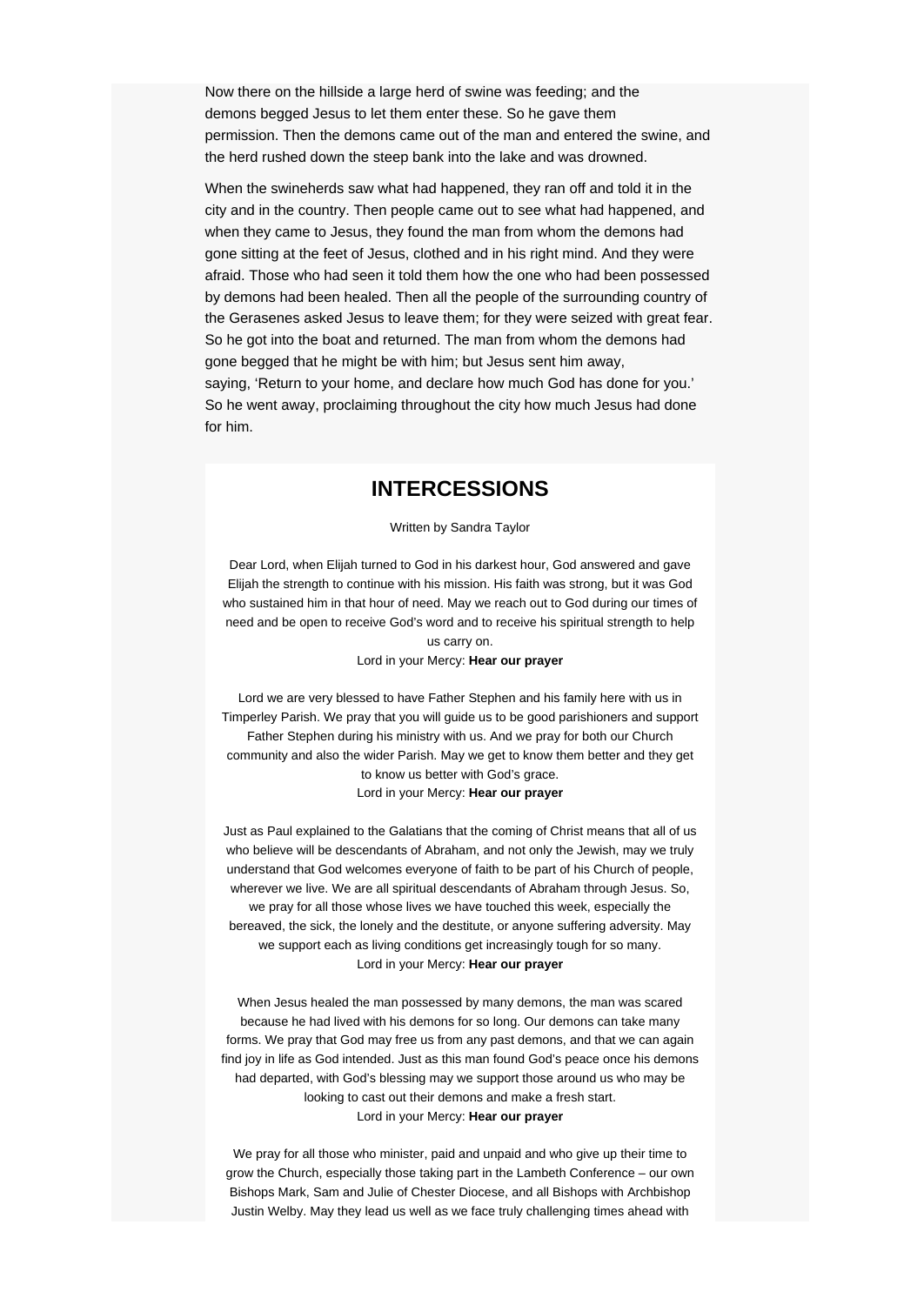the cost-of-living crisis, the climate crisis and the ongoing war in Ukraine, and other parts of the world. There has never been a more important time for humanity to come together for the greater good. May our Senior Clergy guide us well under God the Father, God the Son and God the Holy Spirit. Lord, accept these prayers for the sake of your Son, Jesus Christ.

**Amen.**

#### **Meet Fr. Steve**

Drop in for a coffee and chat with Fr. Steve on Thursday 16th **June at 2.30pm until 4pm** in Di Marco Cafe near Pinocchios.

Next opportunity **Wednesday 29th June at 2pm** in the Stone Masons

## **Jubilee celebration**

A huge thankyou the Mothers Union for all of the hard work in preparing the floral displays that were prepared and taken to Chester Cathedral as part of the celebration of the Queen's Platinum Jubilee. The display was amazing and did us proud.

Fr. Steve

## **PRAYER LIST for JUNE**.

Our Prayers, this month, have been asked for: Margaret Withnall, Don Annis, Ann Robertson, Angela, Carl, Mavis Ryan, Colin T, Valtina Bishop, Peggy Crane, Hilda Barker, Lauren, Beryl Humphreys, Stephanie Buchan, Pauline Cotterell, Mary Dodd, David Phillips, Richard, David Purser, James Dewhurst, John and Beryl Etherington, and Stanley

'May God Bless Them with His Love and Peace' Amen.

If you know anyone who would like to have their name added, please fill in a request form, from the back of each Church and hand it to the Church Wardens. Thank You.

# **WEEKLY NOTICES**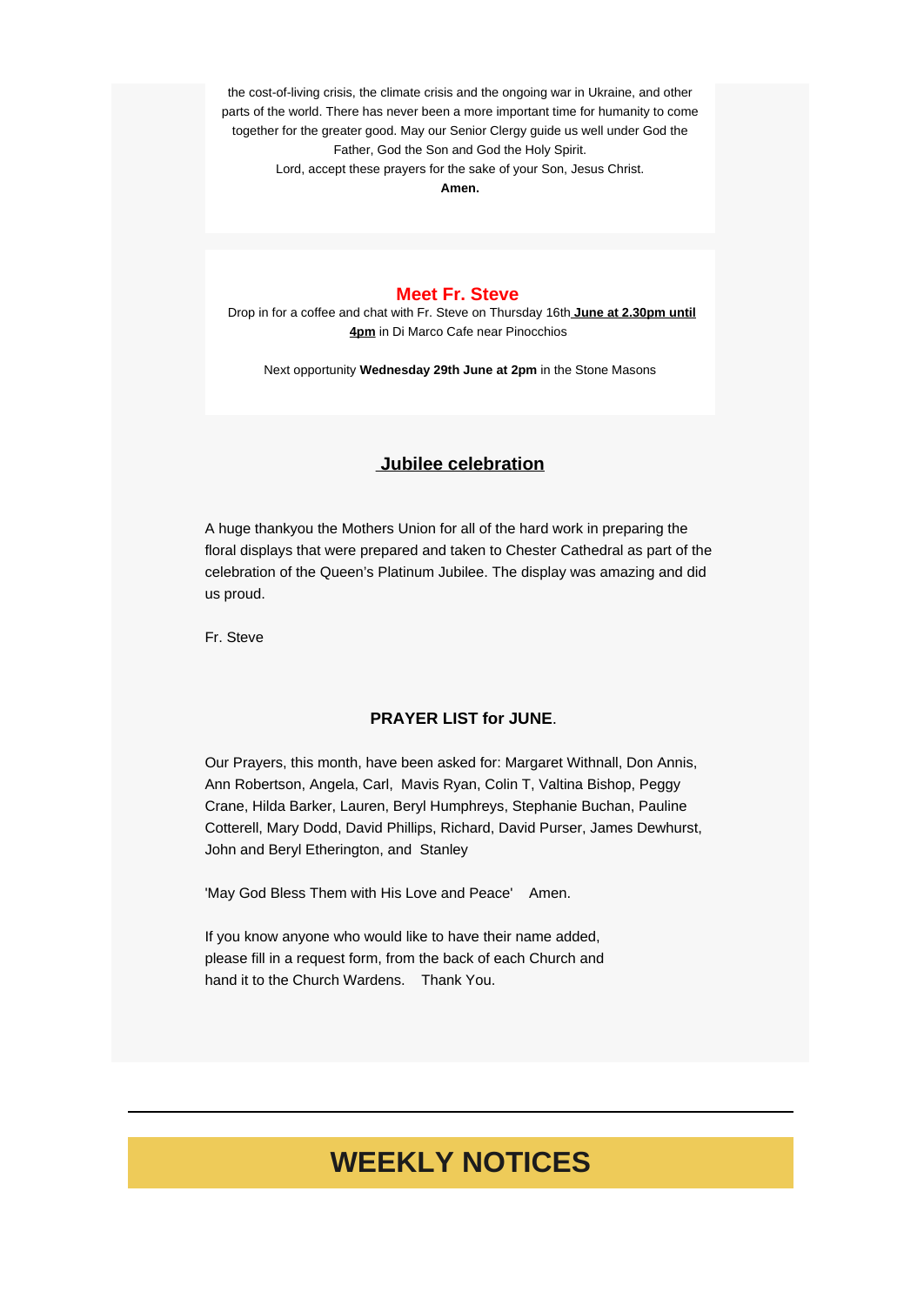# Worship this Sunday

# Sunday 19th June First Sunday after Trinity 8.45 Family Breakfast Worship with Holy Eucharist in the Parish Hall 11.00am Holy Eucharist Service at Christ Church

## **Return to in-person worship Updated COVID restrictions for worship**

Following discussion at PCC and after receiving guidance and advice from the Church of England, some restrictions for in-person worship have been lifted - distancing in church has now be reduced to 1metre, masks will still be needed inside, and some singing during services will be introduced. We're very aware of the continued rise in cases, and we want to continue to protect each other as much as possible. As ever, if you still do not feel safe or ready to return to in person worship, please be assured of our prayers, and continue to keep updated with readings and prayers on these weekly emails. The situation will continue to be monitored during the summer and autumn. Thank you for your support and patience.

Please make a note of where and when services are taking place, and if in any doubt, contact the Churchwardens or check on the parish website or Facebook pages. Weekly worship – a message from Father Steve.

From 12<sup>th</sup> June, as part of our moving beyond Covid and a vacancy, we will be resuming weekly worship in both churches, as well as midweek eucharists in both. On Sundays in which I take annual leave, we will resume worshipping together as a single congregation to reinforces that we are one parish with 2 churches. The usual pattern will be 9.30am at Holy Cross, apart from the third Sunday at 8.45am and Eucharist at 11am at Christ Church.

| Date                                   | Season                | Services |                                                                 |                                                                                                 |  |
|----------------------------------------|-----------------------|----------|-----------------------------------------------------------------|-------------------------------------------------------------------------------------------------|--|
| Sunday<br>5 <sup>th</sup> June         | Pentecost             |          | 11.00 Holy Cross                                                | <b>Parish Eucharist</b>                                                                         |  |
| Wed 8 <sup>th</sup> June               |                       | 10.00    | Christ Church                                                   | Holy Eucharist (BCP)                                                                            |  |
| Thurs 9 <sup>th</sup> June             |                       |          | 11.15 Holy Cross                                                | Holy Eucharist                                                                                  |  |
| <b>Sunday</b><br>12 <sup>th</sup> June | <b>Trinity Sunday</b> | 09.30    | <b>Holy Cross</b><br>11.00 Christ Church<br>06.00 Christ Church | Holy Eucharist<br>Holy Eucharist<br>An hour of quiet prayer<br>for the 2022 Lambeth Conference. |  |
| Wed 15 <sup>th</sup> June              |                       |          | 10.00 Christ Church                                             | Holy Eucharist (BCP)                                                                            |  |
| Thurs 16 <sup>th</sup> June            |                       |          | 11.15 Holy Cross                                                | Holy Eucharist                                                                                  |  |
| <b>Sunday</b><br>19 <sup>th</sup> June | Trinity 1             | 11.00    | $ 08.45$ Holy Cross<br>Christ Church                            | <b>Breakfast Club followed by</b><br>a shortened Holy Eucharist<br>Holy Eucharist               |  |
| Wed 22 <sup>nd</sup> June              |                       | 10.00    | <b>Christ Church</b>                                            | Holy Eucharist (BCP)                                                                            |  |
|                                        |                       |          |                                                                 |                                                                                                 |  |

## **Services for June**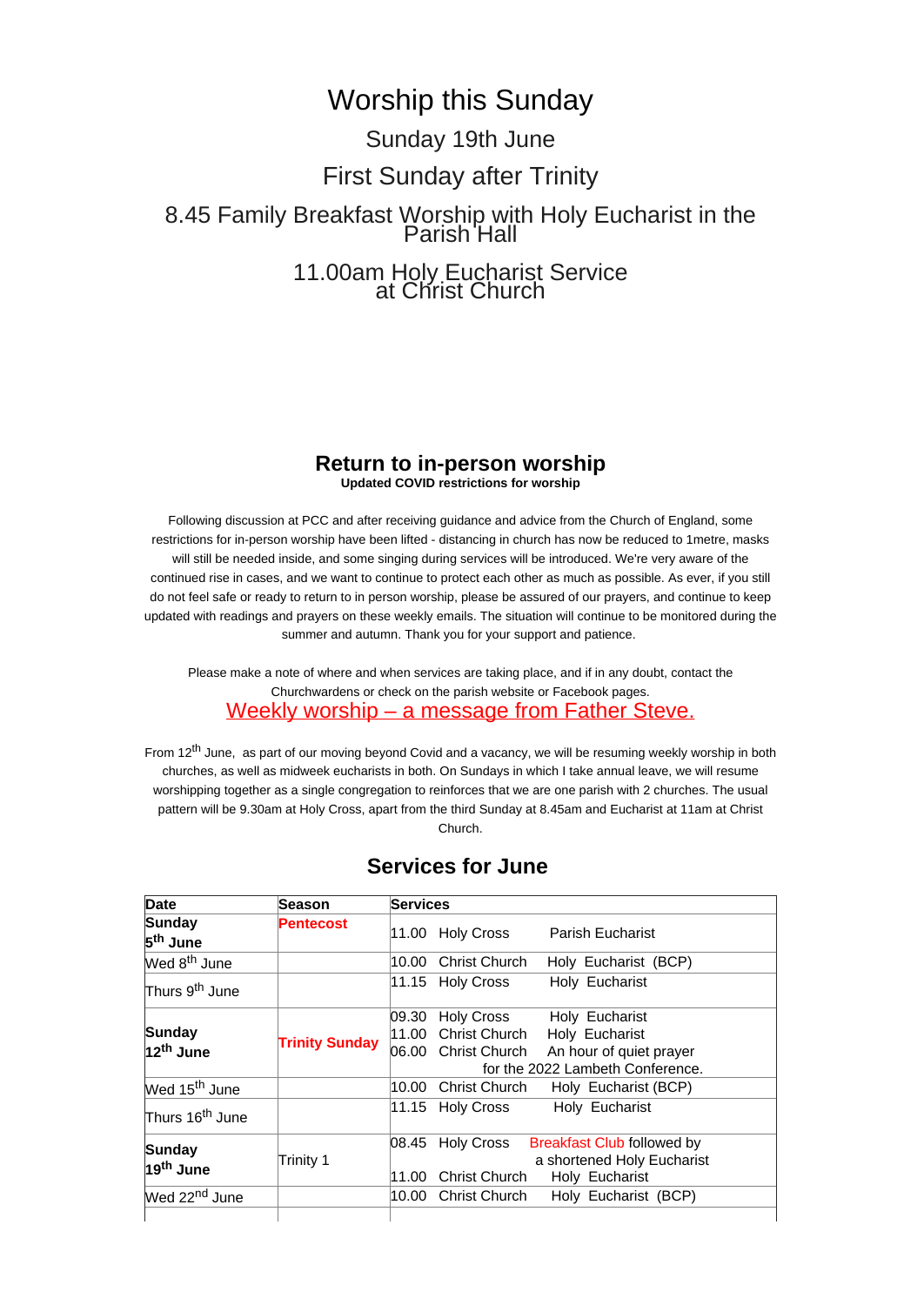| <b>Sunday</b><br>3 <sup>rd</sup> July | Trinity 3 |       | 09.30 Parish Hall                       | <b>Café Worship</b>              |
|---------------------------------------|-----------|-------|-----------------------------------------|----------------------------------|
| Thurs 30 <sup>th</sup> June           |           | 11.15 | <b>Holy Cross</b>                       | Holy Eucharist                   |
| Wed 29 <sup>th</sup> June             |           | 10.00 | <b>Christ Church</b>                    | Holy Eucharist (BCP)             |
| Sunday 26 <sup>th</sup> June          | Trinity 2 |       | 09.30 Holy Cross<br>11.00 Christ Church | Holy Eucharist<br>Holy Eucharist |
| Thurs 23rd June                       |           |       | 11.15 Holy Cross                        | Holy Eucharist                   |

## **ARCHDEACON'S VISITATION**

Our dedicated Churchwardens, Stephen Taylor and Judith Woolley are being sworn in again on 23<sup>rd</sup> June at 19.30 at The Archdeacon's Visitation Service at St. Bartholemew's Church in Wilmslow. Please keep them in your prayers.

The Archdeacon's Visitation is the service where Churchwardens and Sidespeople are sworn into office.

> St. Bartholomew, Wilmslow 7.30 pm On Thursday 23<sup>rd</sup> June

## **Holy Communion**

*If you are planning to attend a Holy Communion Service at either Holy Cross or Christ Church, please be aware of the following:*

Communion will be in one kind only - just bread, no wine; Masks will need to be worn for the whole service, except for taking the bread The wafers will be dropped into the hands of each communicant; Each communicant should extend their hands to receive the bread, with face covering in place. They should then lower or unloop the face covering, consume the bread, and then replace the face covering. No words of distribution are to be said;

The priest is to wear a face mask throughout the distribution of the bread; If hands touch, both communicant and priest are to sanitise their hands immediately;

#### **For Christ Church:**

The wafers will be distributed from the chancel step;

Congregation to approach via the one way system in church, with those sitting in the balcony first, then from back of pews in aisles near main door, round to front of organ side aisle

Congregation to queue 1m apart down the aisle;

If you are worried about mobility, please take a seat in one of the side chapels, and the priest can bring communion to you

**For Holy Cross:**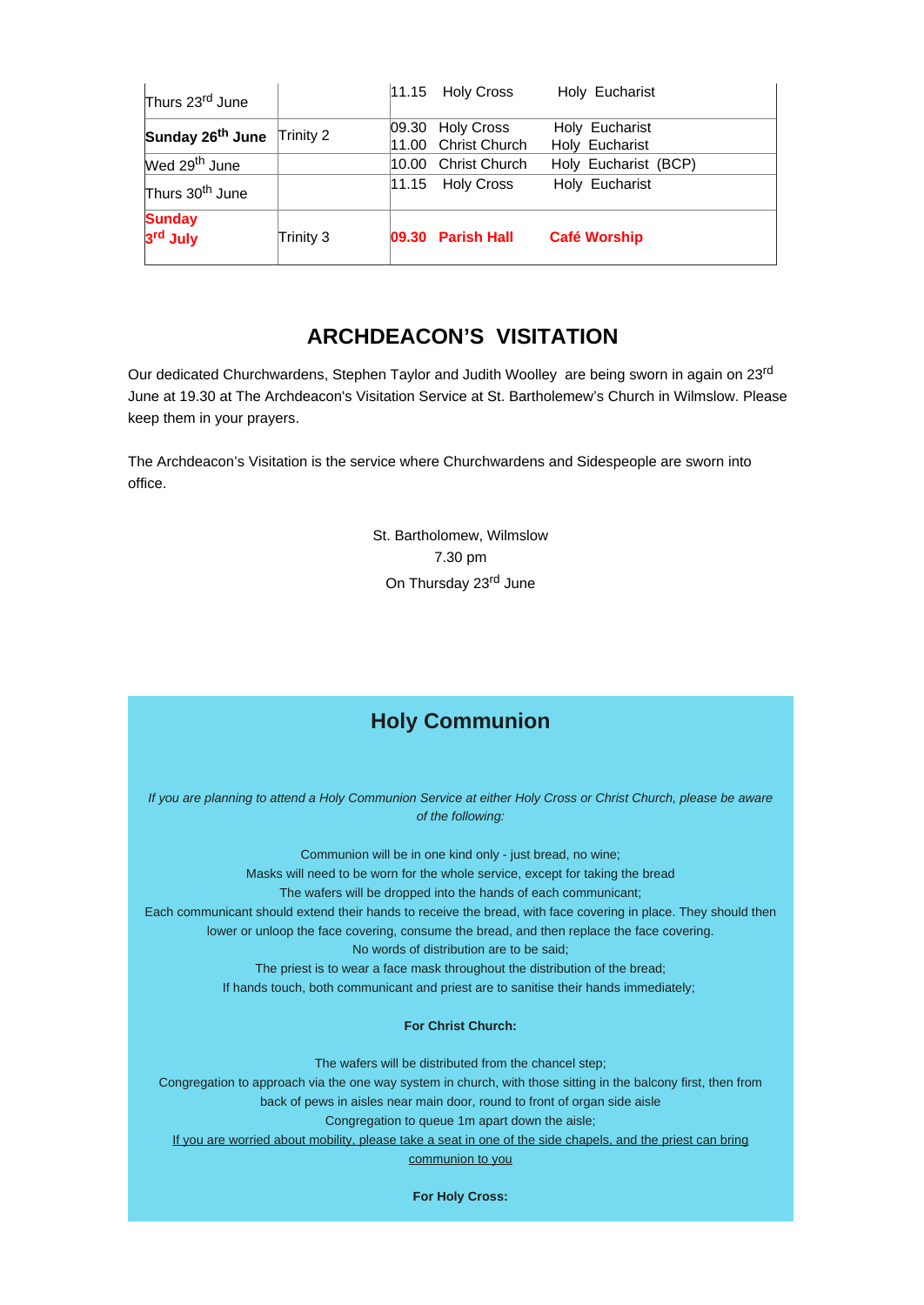The wafers will be distributed from the chancel step. If you are worried about mobility, the priest can bring communion to you.

## **MOTHERS' UNION**

We are looking forward to our meeting on Wednesday 22<sup>nd</sup> June at 1.30 pm in the Parish Hall when we welcome Father Stephen to join us. This will be a Q&A's meeting so please come with questions and Father Stephen will answer them.

Saturday 16<sup>th</sup> July – Deanery Cream Tea is being held at St Mary Magdalene, Sale 2-4pm. We are manning the Cakes and Home Produce stall so any items would be greatly appreciated.

On Wednesday 20<sup>th</sup> July we are meeting at Dobbies Garden Centre at 2 pm for our Summer Outing. If anyone would like to join us you will be made most welcome.

For further information about Mothers' Union or any of the above contact Gill Campbell 941 3859 or Hilary Dooley 980 787

## CHRISTIAN AID COFFEE EVENING

This year, the Christian Aid Coffee Evening will be on Friday, 24th of June at 7pm, in the Parish Hall. Tickets, priced £2, are available from Lynne Aves, Judith Woolley, and Judith Giles.

## SOCIAL COMMITTEE.

We would now very much like to re-start our Parish Social Calendar.

EVERYONE, who would like to be involved in helping to plan and organize a varied calendar of events are invited to an OPEN MEETING on Thursday  $7<sup>th</sup>$  July at 7.30pm in the Parish Hall.

Please bring with you any ideas for social or fund-raising events that we may be able to include in our planning, for the forthcoming year.

We are really looking forward to being able to meet together socially again and hope that as many people as possible will be able to attend the meeting.

THANK YOU!

## **May Eco Tip - Reduce, reuse and refill on the go.**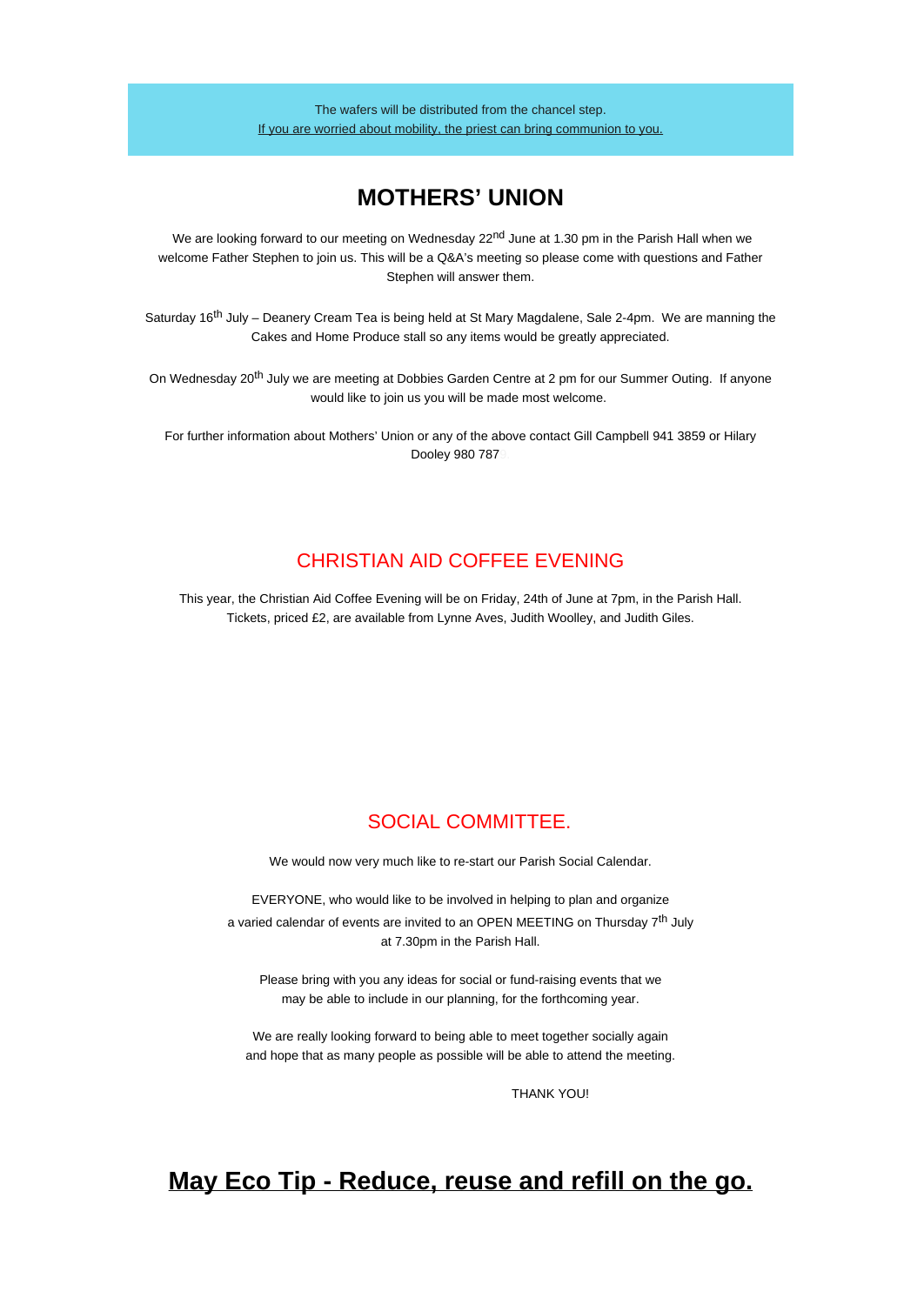**[Refill](https://outlook.us6.list-manage.com/track/click?u=e2de3afc1ab78c112cf61e470&id=aa29ea6509&e=275168f7cf)** is a free app that locates your nearest refill station to help you eat, drink and shop with less waste. There are 300,000+ Refill stations on the map including water bottle refill stations and local zero-waste food shops. Download the app and have a go at using it when you're out and about!

**DID YOU KNOW** that there is a Zero-Waste store in Altrincham Market? 'One Small Step' has a food and liquids refill station as well as a wide variety of planet friendly products.

## **COMMUNITY CAFÉ**

Community Cafe is now open again each Monday from 10am. We look forward to welcoming Everyone for a time of friendly fellowship and refreshments together but ask that social distancing is observed, to keep us all as safe as possible.

## MEET IN THE KITCHEN

Now with life gradually returning to some kind of normality and with the resuming of mid-week Services, it has been decided to 'close' Meet in the Kitchen.

It was a real life-line to many during the pandemic, when we could meet together in the safety of our homes for a friendly chat, to support each other and pray together.

We would like to Thank Everyone who has been involved and joined in each Wednesday morning and especially to Margaret who has organised it throughout the vacancy.

## . MONTHLY CALENDAR.

The monthly calendar for June is now available at the back of both Churches. If you know anyone who isn't on e-mail and doesn't receive the weekly newsletter, could you please take one and deliver it to them. THANK YOU.

# **Easy Fundraising**

You can now help raise money for the mission and ministry of the parish every time you shop online, through [Easy Fundraising](https://outlook.us6.list-manage.com/track/click?u=e2de3afc1ab78c112cf61e470&id=dacc360024&e=275168f7cf)! We've recently set up an account which means by visiting the Easy Fundraising [website](https://outlook.us6.list-manage.com/track/click?u=e2de3afc1ab78c112cf61e470&id=dacc360024&e=275168f7cf) before you shop online, we will receive a small donation for every purchase made on participating websites.

So if you're looking to shop online with companies such as Amazon, ebay, John Lewis, M&S and Argos (to name but a few),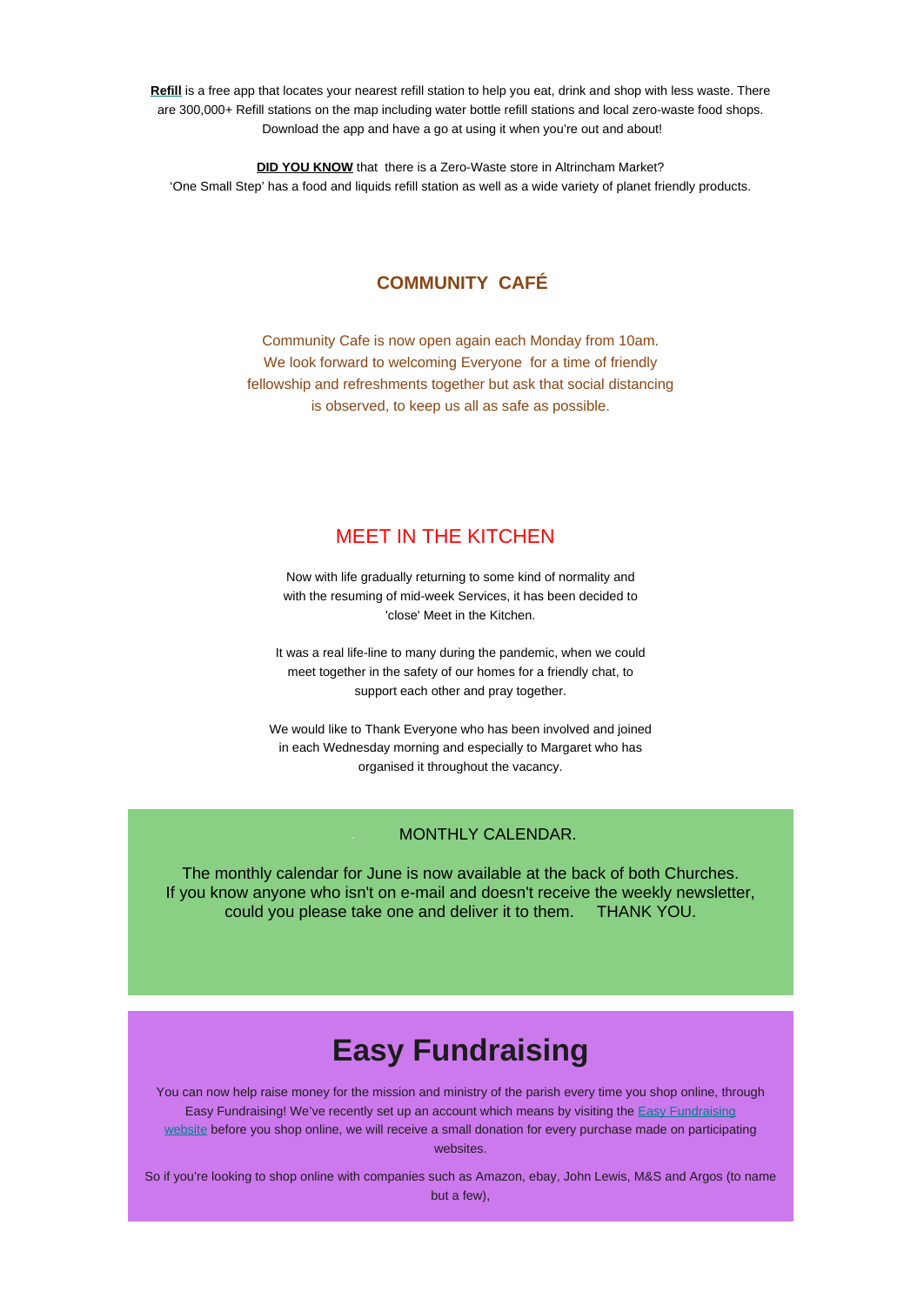#### 1. First **visit [www.easyfundraising.org.uk](https://outlook.us6.list-manage.com/track/click?u=e2de3afc1ab78c112cf61e470&id=999dc6b93e&e=275168f7cf).**

2. go the box "**search for a new cause**" and enter the *Parish of Timperley Christ Church* - this will take you through to the church's page

3. click on **support this cause -** this will then take you through to a new page and you need to set up your account

4. **get shopping!** And for every purchase from supporting retailers, we will receive a donation.

It is a really easy and quick way to raise money for the parish! Do spread the word!

HOMEMADE MARMALADE is always available. If you would like to order a jar, please contact Gill Campbell on 07543 554274, who will be happy to deliver it to you, for a donation in aid of The Parish. THANK YOU.

## **We take safeguarding seriously**

The care and protection of children, young people and adults involved in church activities is the responsibility of all of us. Our safeguarding policies and details of where to get help are displayed in each church and on the parish website. If you have any concerns that you or someone else are at risk from harm, please speak to the Parish Safeguarding Officer, Aileen Moran, on 07948 795 962

(safeguarding@timperleyparish.org.uk), or contact a member of the clergy**.** If there is immediate danger call 999.

#### Contact Details and Further Information

Vicar

Revd. Steve Dunton 07749663303 email: fathersteve@timperleyparish.org.uk

Churchwardens. Stephen Taylor 0161 980 5076 email: stephenchurchwarden@timperleyparish.org.uk

Judith Woolley 0161 969 1455 email: judithchurchwarden@timperleyparish.org.uk

To receive this email each week contact one of the churchwardens. Parish facebook page facebook.com/parishoftimperley

Parish office e-mail - timperleypcc@outlook.com and telephone 0161 976 5837

Parish website (for general information) http://www. timperleyparish.org.uk/

*For more information, click on the icons below to take you to the parish Facebook page and blog*